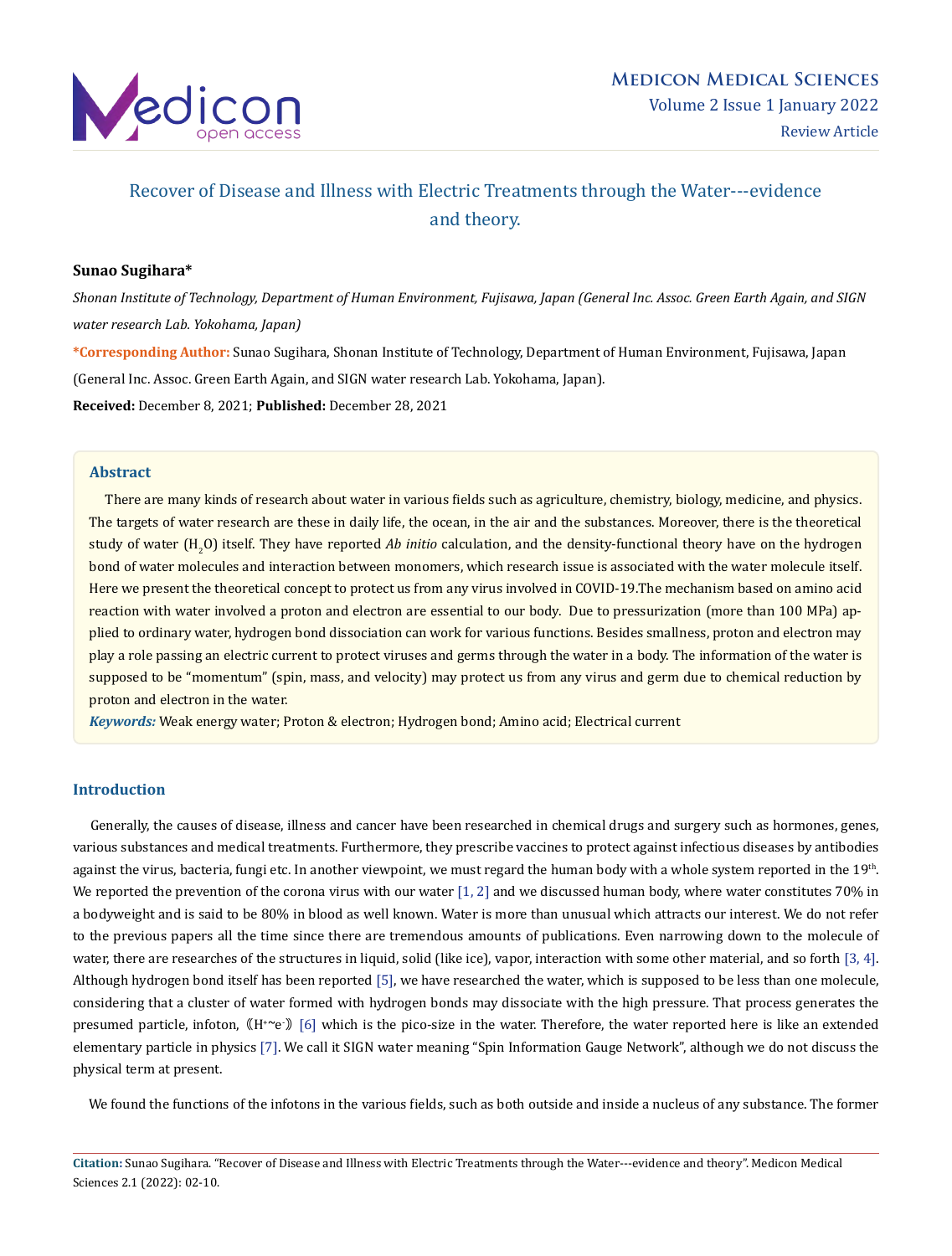is the CO<sub>2</sub> reduction of exhaust gases from a car [8] and keeps foods fresh in the zip-rock film [9]. In the inside nucleus, we repeated to reduce radioactivity from cesium-contaminated soils, resulting in stable barium with the weak energy of infoton in Fukushima (2011~2013) [10]. Here, we propose something interesting to explore water from two viewpoints in theoretical discussion for preventing diseases and illness in terms of electricity and electrical treatments. Firstly, we discuss water itself, referring to how we should take into a body for our immunity. Second, we recommend the devices such as LED lights and clothes activated with the SIGN water's information on the body to maintain normal functions besides introduction of the various experiences in the daily-life.

## **Method**

 The starting material is ordinary tap water without any added substances. We apply to tap water with high pressure (112 MPa) for 10 min in the giant facility (approx.3mφ x 5m depth) containing water. After the process, the water in the pet bottle is named the specially-processed water (SIGN water). We analyzed the water to the relaxation time  $(T_2)$  and free induction decay (FID) in hydrogen-NMR (R-90H, Hitachi Co. Ltd.) [11]. we compare the values of  $\rm T_2$  and FID with those of the tap water of the original one. And then, we estimate the smallness of it indirectly. The nature of the SIGN water is assumed to have characteristics in a pico-size  $(10^{-12}$  m).

 Moreover, we use the Fourier-Transform Infrared spectroscopy (FT-IR 6000, JASCO) to confirm the transmittance of the terahertz wave (region of 0.6 to 20 THz) through the water since ordinary water usually absorb the THz wave [12]. One precious point for the "method" associating with the original SIGN water is transferring the information that the water possesses into the space and the substance. The two methods to print the information; 1) to immerse into the SIGN water, 2) to irradiate something with the "activated" LED light (where after SIGN light).

 We can judge whether a processed substance has the SIGN water's information or not, using H-NMR. Moreover, we use Ryodoraku and AMSAT (Automatic System Analysis Therapy) instruments [13] to pass an electric current through a body to examine the mechanism of the water's function to prevent disease and illness. We recommend separating every sample by more than one meter to avoid transferring SIGN water's information to the control.

### *Indirect evaluation of water's smallness*

 We can examine the smalless of water with H-NMR analysis data, as shown in Figure 1, which comes from a pet bottle of water in a market. We irradiated it with the SIGN LED light for one day named in "pet w on market /LED". The value of T<sub>2</sub> shows the relaxation time of a full width-half maximum time (second), Δ in T<sub>2</sub>= 1/π Δ of the spectra. FID means free induction decay indicating decay of resonance time (second) of hydrogen atom under a magnetic field of 2.5T in the spectra.

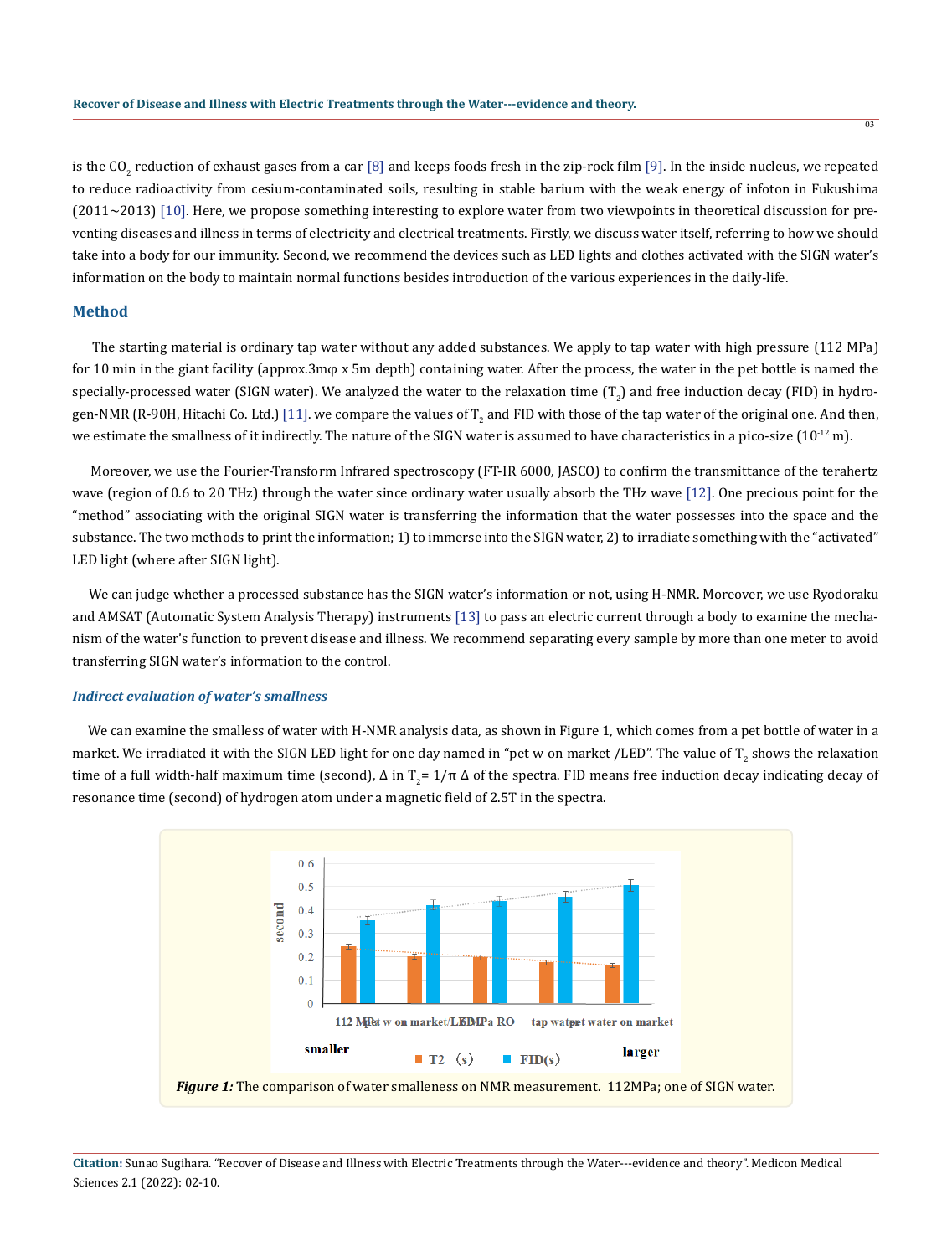The left side, "112MPa" is the smallest water---SIGN water, and "6 MPa RO" means the water passing through a reverse osmosis filter.

### *Effective absorption of the water into the body*

 Our body cell involves an aquaporin protein [14-17] to absorb water only, where the narrowest part is less than 200 picometres. When water goes through the aquaporin protein, the pressure becomes the computed value of approximately 0.8MPa. It doesn't seem very easy for a cluster of ordinary water estimated five  $\rm{H}_{2}O$  molecules [18] corresponding to 700~800 picometres to run through the part of the protein quickly. That is why we research the pico-sized water. The SIGN water can go rapidly into every cell of the body.

 Figure 2. SIGN water with the size of picometre can quickly get into the cell. A cluster of standard water is supposed to be less than one molecule at the pressure of 112MPa, resulting in dissociation of the hydrogen bond. Hereafter, the extending particle, infoton,  $\left(\mathbb{H}^{\ast}\!\!\curvearrowright\!\!{\rm e}\right)$  , is presumed.

We introduce the reason why the SIGN water is so small. Hydrogen bonding strength (hereafter HB) is one-tenth of O-O bonding [19], approximately. After HB dissociation showed in Figure 2, it is not necessary to regard the O-O bonding strength [19, 20]. Furthermore, HB energy corresponds to our body temperature (approx.0.03eV≃ wavelength of 47µm); namely, we can obtain sympathetic vibration so that every cell in a whole-body can be "activated" with SIGN water. Therefore, pico-sized water is crucial to maintain immunity due to a proton and an electron in the infoton. The infoton has two characteristics, (i) chemical reduction due to H $^*$  and e $\,$ , (ii) the information of infoton ((H+~e+)) can be transferred to another substance in the network through a gauge field (a mathematical existence in space transmitting energy and information) even in space. The information might be momentum described with mass  $(1.67 \times 10^{-27})$ kg of proton and electron), and velocity is presumed to be 1% of the light speed so that water can be taken into a whole-body through the aquaporin quickly.



Furthermore, we introduce the spin states: infoton,  $(H^+e)$ ; 1 (=1/2+1/2),  $(H^{+-}e)$ ; 0 (1/2-1/2) or 1(=1/2+1/2) and  $(H^{+--}e^-)$  $\binom{3}{1}$  ; 0(=1/2-1/2), because the spin of H<sup>+</sup> is supposed to be +1/2, and -1/2 for e. Their spins of the infoton mean the characteristics possessing a fermion and a boson corresponding to the distance between proton and electron, although we do not discuss the spin here.

#### *Experimental evidence of smallness of SIGN water*

 We reported the evidence of smallness of SIGN water. The coffee powder in the paper bag [21], the broken test of the beaker after defrosting of ice and no dripping after defrosting of the chickens [22]. We assume that SIGN water emits the terahertz and far-infrared electromagnetic waves, and a lone pair electron of the nitrogen in the air becomes "active" due to the vibration through the air. The electromagnetic waves may make the coffee powder smaller. Furthermore, the volume of ice crystal increases at freezing in the ordinary cup, but the pico-sized water ice does not make a significant volume change because of the smallness of ice. As a result, the tissues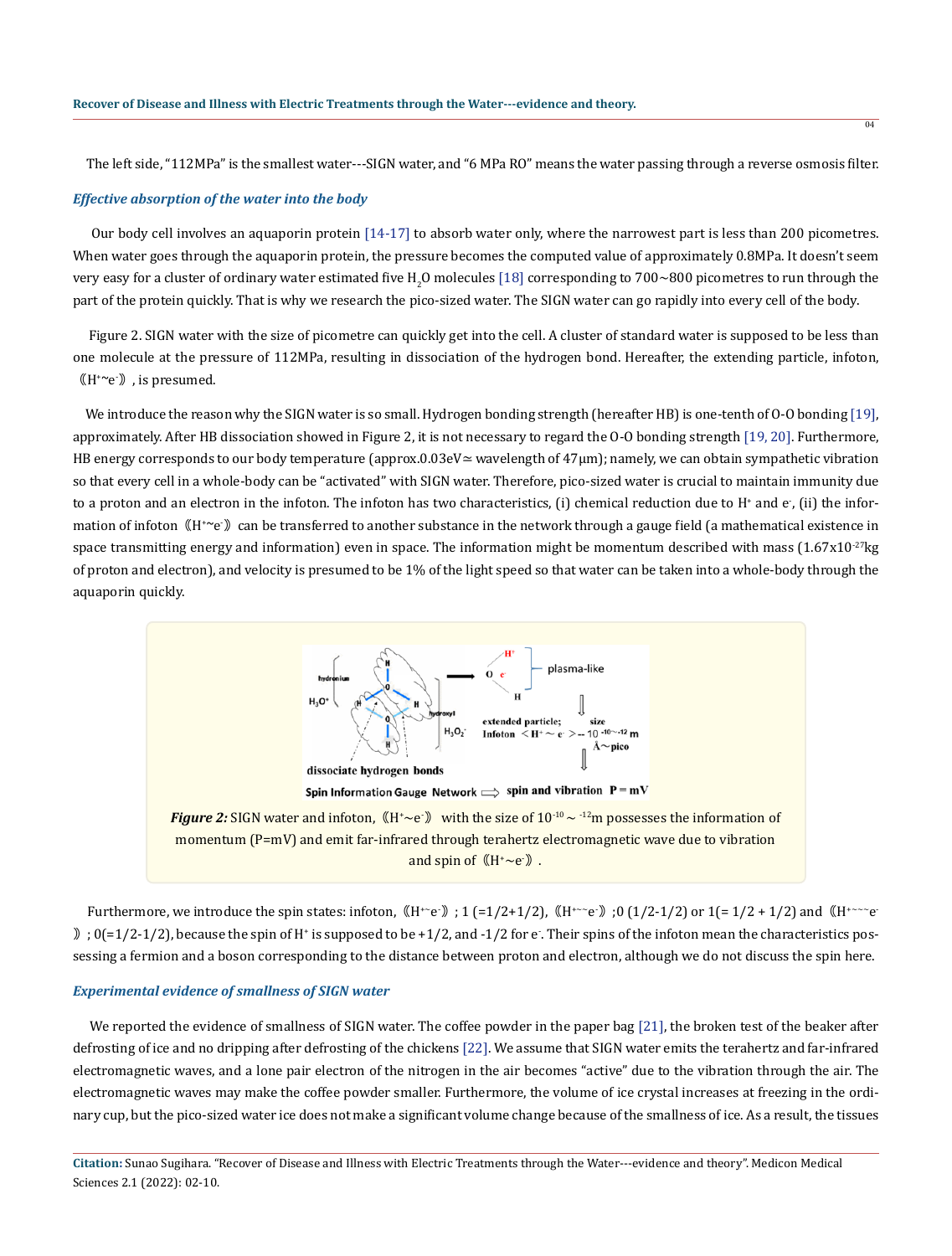in the meat cell generally break during defrosting, and water comes out with soluble components (dripping). However, the meats in the container possessing the information of the pico-sized water did not appear dripping phenomena. We also reported the excellent effects on the growth of rice, mushrooms, and sowing of radish sprouts [20].

# *Theory for the infoton's function to disease and illness Acupuncture and electrical circuit*

 The oriental medicine's acupuncture seems to be an application of the electrical circuit because the needle is a metal to put onto skin, semiconducting capacitor involving water that is a dielectric. The health organ may be an n-type capacitor that has a many numbers of electrons than holes (p-type capacitor). A capacitor store charges coulomb (C) in a series circuit and current can flow in alternating circuit depending on an electrostatic capacitance as defined in electromagnetic textbook. The capacitor is like skin or a cell containing water. The cell membranes function as a semiconducting capacitor with the electrodes due to containing water in a layer usually, then we refer to a coil in the circuit. This work of the current can accumulate the energy indicated in the equation (3). The energy exists as the magnetic field in the coil (substituted to "tsubo" in a human body, in other word, a meridian spot). Therefore, electric current *i* is essential for energy. The energy may bring their own immunity.

$$
V = i \times R \tag{1}
$$

$$
Y_p = \frac{1}{R} + j \left( \omega C - \frac{1}{\omega L} \right), \text{ namely,} \quad Y_p \propto I / V, \tag{2}
$$

$$
U = \frac{1}{2} L i^2 \quad \text{(Joule)}\tag{3}
$$



 $\mathsf{Y}_\mathsf{p}$  is defined as an admittance indicating larger values when the current from outside flows into a body (voltage V is a constant), such as the medical treatment with the metallic tools. The second term is constant with a fixed frequency  $(\omega)$  and capacitance  $(C)$  according to the equation (2) and (3). It means that every cell can reach a chemical reduction state due to electrons with an electric current.

### *Similarity of living organs to an electric circuit*

 Figure 4 shows the one typical electric circuit which is called Wheatstone bridge in physics. The electric current from A-B-C is measured  $I_{1}$ , and the another one; A-D-C,  $I_{2}$ .

The formula,

$$
R_x = (R_3/R_1) R_2
$$
 (4)

Holds from the following equations,

$$
R_3I_1 = R_1I_2
$$
 and  $R_xI_1 = R_2I_2$  (5)

**Citation:** Sunao Sugihara. "Recover of Disease and Illness with Electric Treatments through the Water---evidence and theory". Medicon Medical Sciences 2.1 (2022): 02-10.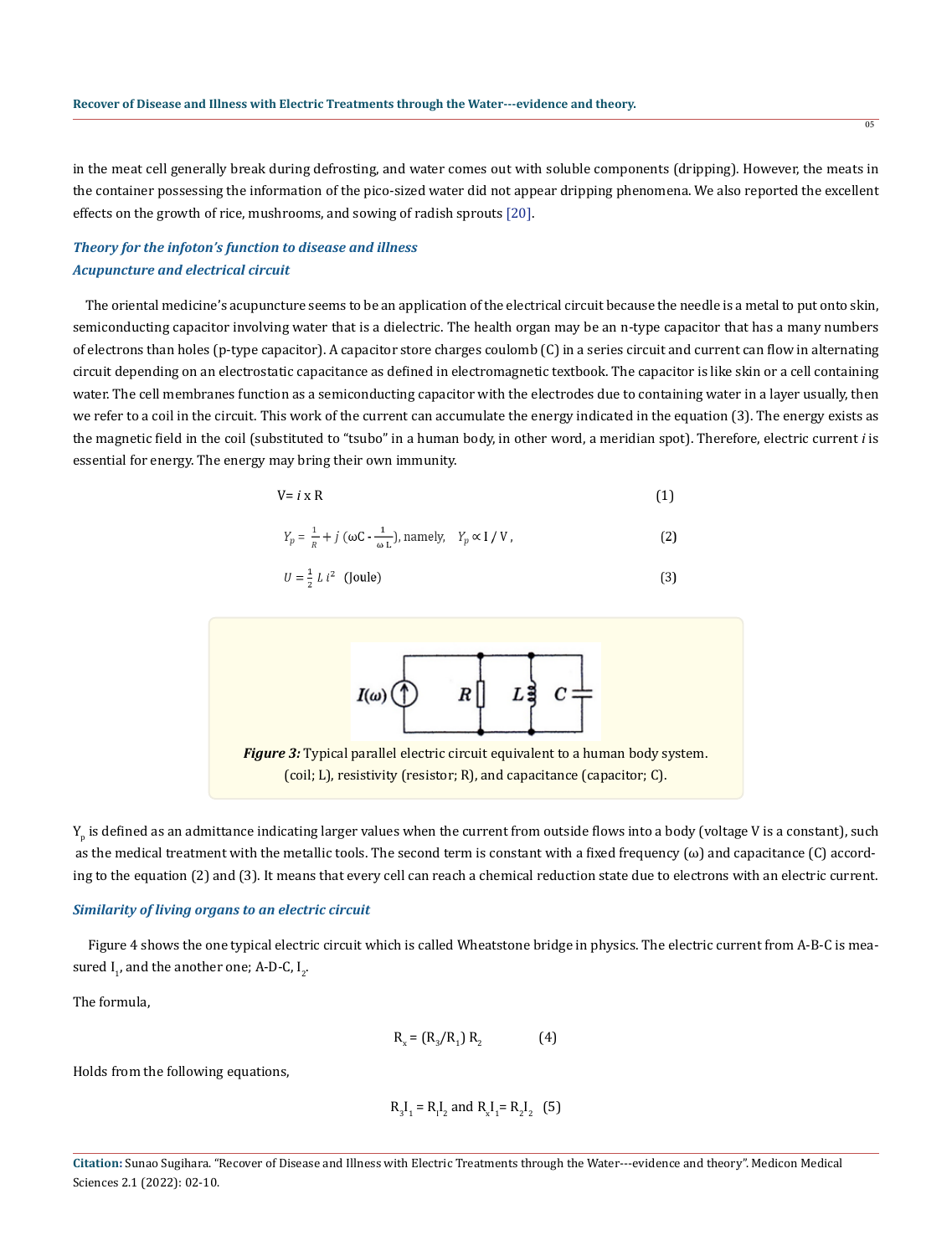We define; A: eyes, B: mouth, C: ears, D: nose, F: skin and G: blood vessel.

 We discuss the infoton's functions, considering the human body as a total system of living organs. Namely, a human body has a kind of dielectric characteristics because of containing water in every cell and blood. Later, we explain Ryodoraku (neuro softer) and AMSAT which relate to information from the skin in the former and information from a whole-body in the latter instrument. Furthermore, we may not explain every organ of A, B, C and D in Figure 4, here since they associate with a brain complicatedly.

06



We can easily understand the transferring mechanism of blood and water in a whole-body system in Figure 4.

#### *Indirect effects of infoton and evaluation*

 It seems challenging and specialized in handling the Ryodoraku instrument (neuro softer instrument). Still, it is a good one to visualize a whole system in a body to judge the status of the autonomic nervous system.

 Figure 5. Depicts two probes of Ryodoraku; a person grips a metal part of the right in the photo (end of yellow code is connected to the instrument), and put on any place of the skin. Another hand grips a left black's part of the left in the photo (end of black code is connected to the instrument), and scans on any place of the skin with the slim tip part (detective electrode connected to a black code). We can look at the electrical resistivity changes in the neuro softer instrument during scanning.



 We can also employ the Ryodoraku instrument as the autonomic nervous system therapy, because electrons move in a body through the instrument with 200 μA (micro ampere) current under 12 voltages. It means that we can expect more smooth and rapid movement of electrons due to the infotons of the smaller size water.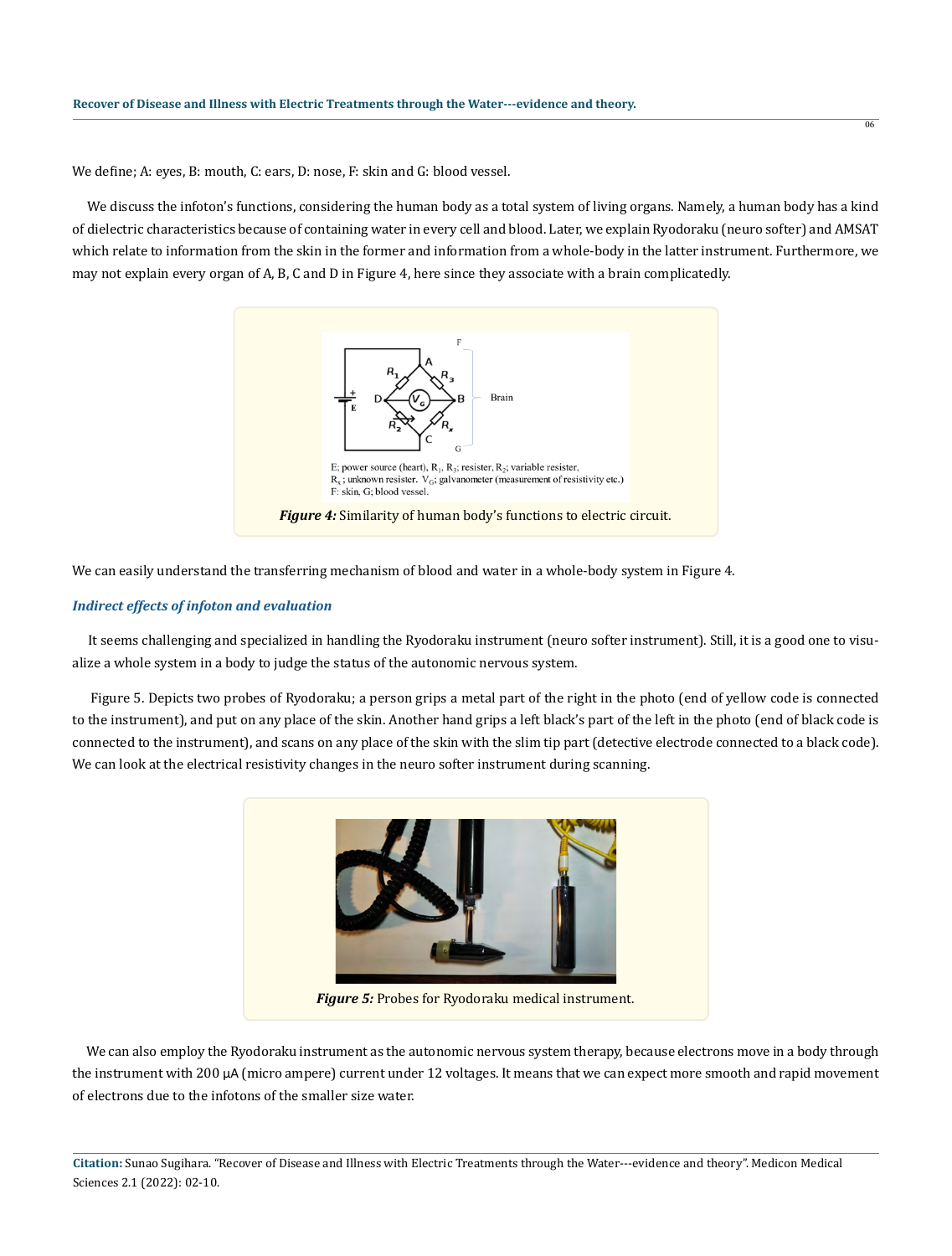Blood (7~8 % of bodyweight) circulates in a whole-body. From different viewpoints, electrical medical care today is the treatment to conduct the current (flow of electrons) across the entire body with water and blood. Furthermore, here is one of the methods to visualize the disease or illness with these therapeutic methods, such as Ryodorakuin Figure 5 that measures resistivity (R) under a constant voltage (V), and then electrical conductivity (*i*) is calculated, for instances, in the case of R=0.310<sup>6</sup>Ωm at 12V,then *i*=40 μA in Eq.(1).



 Figure 6 shows the average values of resistivity before and after the certain treatment, drinking SIGN water. For example, the values on a skin after drinking the water was  $0.75x10^{\circ}$ Ωm, meanwhile  $1.70$  x $10^{\circ}$ Ωm before.

 We depict the therapy using electrical conductivity in the whole body in Figure 7. Left; concepts of the AMSAT. In the two persons, the right (a) shows a standard condition in the green zone, and the left (b) indicates the abnormal conditions in some parts. So, we can justify the condition in each body place. Furthermore, we can know the changes before and after specific treatment such as drinking SIGN water and illuminating SIGN LED light. We reported the improvement to the radiation-contaminated effects on a body in Fukushima [2].



# *Theory for the functions of infoton against bacteria and viruses*

Now moving onto the function of chemical reduction of infoton, both H+ and e<sup>-</sup> are agents for reduction and anti-oxidation [23]. To reduce is to cure a disease since we consider that disease is a sort of "oxidation" of a body as described. So, we can understand that SIGN water plays a role in mending the condition. Because anaerobic bacteria want to reduce the atmosphere, they may live there.

**Citation:** Sunao Sugihara. "Recover of Disease and Illness with Electric Treatments through the Water---evidence and theory". Medicon Medical Sciences 2.1 (2022): 02-10.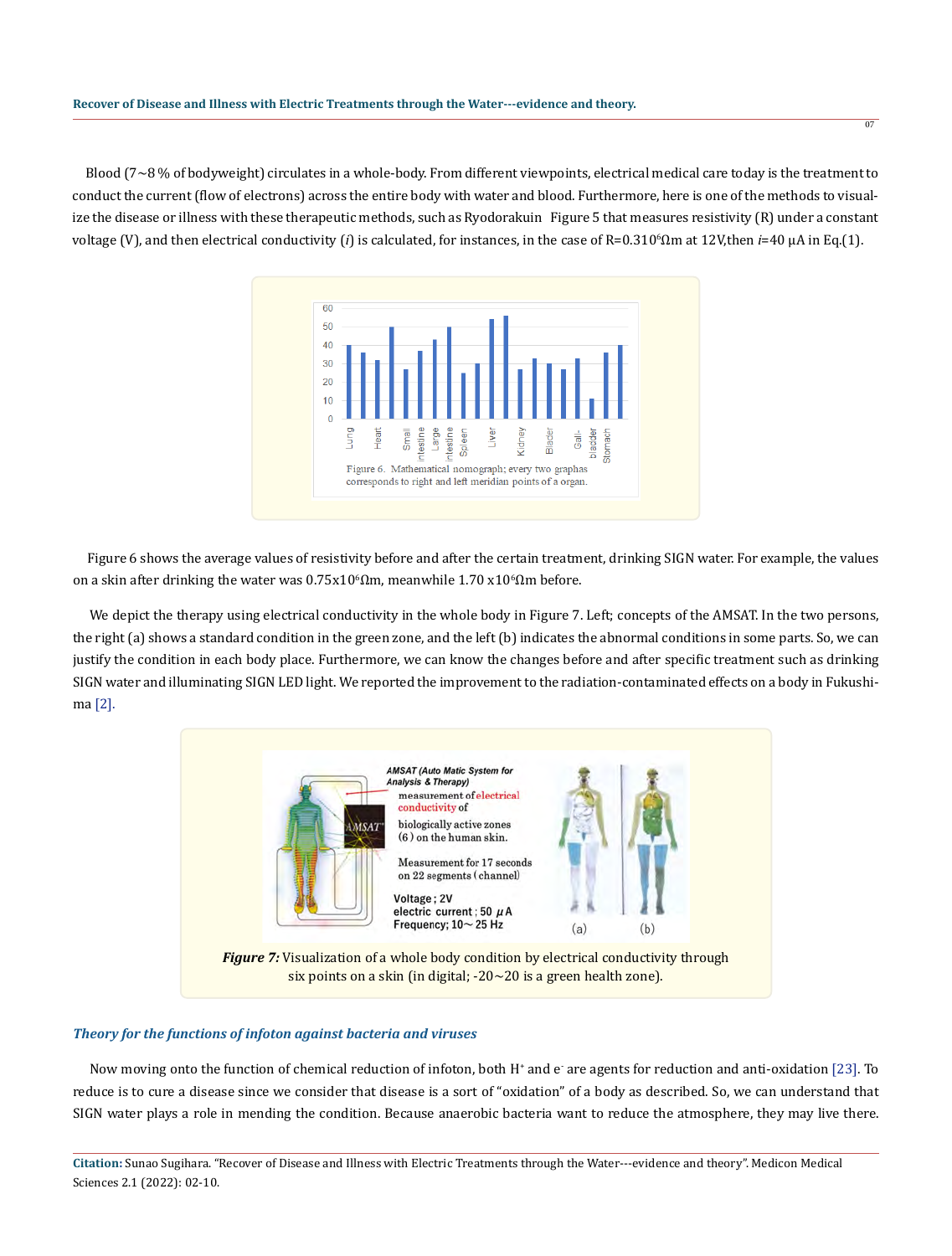However, infoton activates nitrogen in the air. Hereafter, an amino acid activates through a lone pair electron, which protects the anaerobic bacteria. Although weak, the electron in the infoton may function as an electron beam. We reported the countermeasures against virus, bacteria and germs [2].

 From a microscopic viewpoint of protein, it seems necessary to turn to amino acids relating to the chemical bonding between atoms in the compounds [2], [24, 25].

 We discussed virus vs. amino acid change. They discussed the L type was more prevalent in the early stages of the outbreak in Wuhan [26]. The frequency of the L type decreased after early January 2020. Supposed that the spike protein for COVID-19 is different, L-type is an amino acid that is leucine, and S-type's amino acid is serine [27, 28]. Infotons may effectively react to leucine so that hydrogen in  $H_3$ N of leucine (in L452R) pulls the electron leading to  $H_2$ N. Then a lone pair electron of nitrogen (electron configuration; 2s<sup>2</sup>2p<sup>3</sup>) in  $\rm{H}_{2}$ NC (serine-type) activates due to the lowest binding energy of C-N(3.1eV). The infoton can dissociate an amino radical rather than C-C(3.5 eV) and C-H(4.1eV); The infoton can quickly provide an electron to the amino group leading to serine hydrolyze. We will follow another type of virus associated with this theory when amino acids are clarified.

### *The evidence of people's experiences in daily-life*

 Finally, we can show some evidence that the people experienced the SIGN water or the SIGN LED light for a month to three months, although I did not perform the clinical trials experimentally; the number of a parenthesis describes a person.

 i) easier time getting to sleep; 60 to 70% of people out of ten have improved. The seats on the bed were processed with SIGN water, ii) recovery for exhaustion (three), iii)The cataract became much better (two), iv) the atopic dermatitis have been improved (three) [29], v) constipation has been much better (several), vi) the Alzheimer's disease was improved (two), and vii) the values of a blood test (57 years old, male) have closed to the normal values after one month drinking the SIGN water; white blood cells  $(4.7 \sim 5.6 \times 10^{3}$ for normal values;3~8×10<sup>3</sup>), hemoglobin (10.8~11.2mg/dL for normal values;14~17), and blood platelet (110~130 for normal values;120~350 $\mu$ L). There are some cases in the books to cure a disease with water, but still water (H<sub>2</sub>O) as it is [29, 30]. Although a doctor can justify the condition by a urine specimen, blood test, etc. there are some difficulties for clarifying the direct effects of water involving the mechanism due to physiological entanglement in a human body. We are approaching the mechanism of curing the disease through the pico-size water by an electrical treatment against the disease. We expand the number of people who try the SIGN water/ LED and help people's health.

### **Conclusion**

We introduced and discussed that the SIGN water possessing weak energy including infoton, ((H<sup>+~</sup>e<sup>-</sup>)) gave a chemical reduction state to any substance and human body leading to improvement of some cases. And the infoton may prevent any virus involving COVID-19 by the functions of anti-oxidation to amino acids in physics and chemistry. We introduced the process change for every cell with an electrical idea and method using the Ryodoraku and AMSAT clinical instruments resulting in therapy. Our works extended radiation reduction in the contaminated body. We have not completed a trial for the prevention of COVID-19, although the SIGN water was examined against the bacteria introduced.

### **Acknowledgement**

 We thank you for Medical Dr N. Kato to treat and discuss the Ryodoraku instrument in Tokyo and for Dr. K. Hashimoto to handle the AMSAT instrument in Fukushima.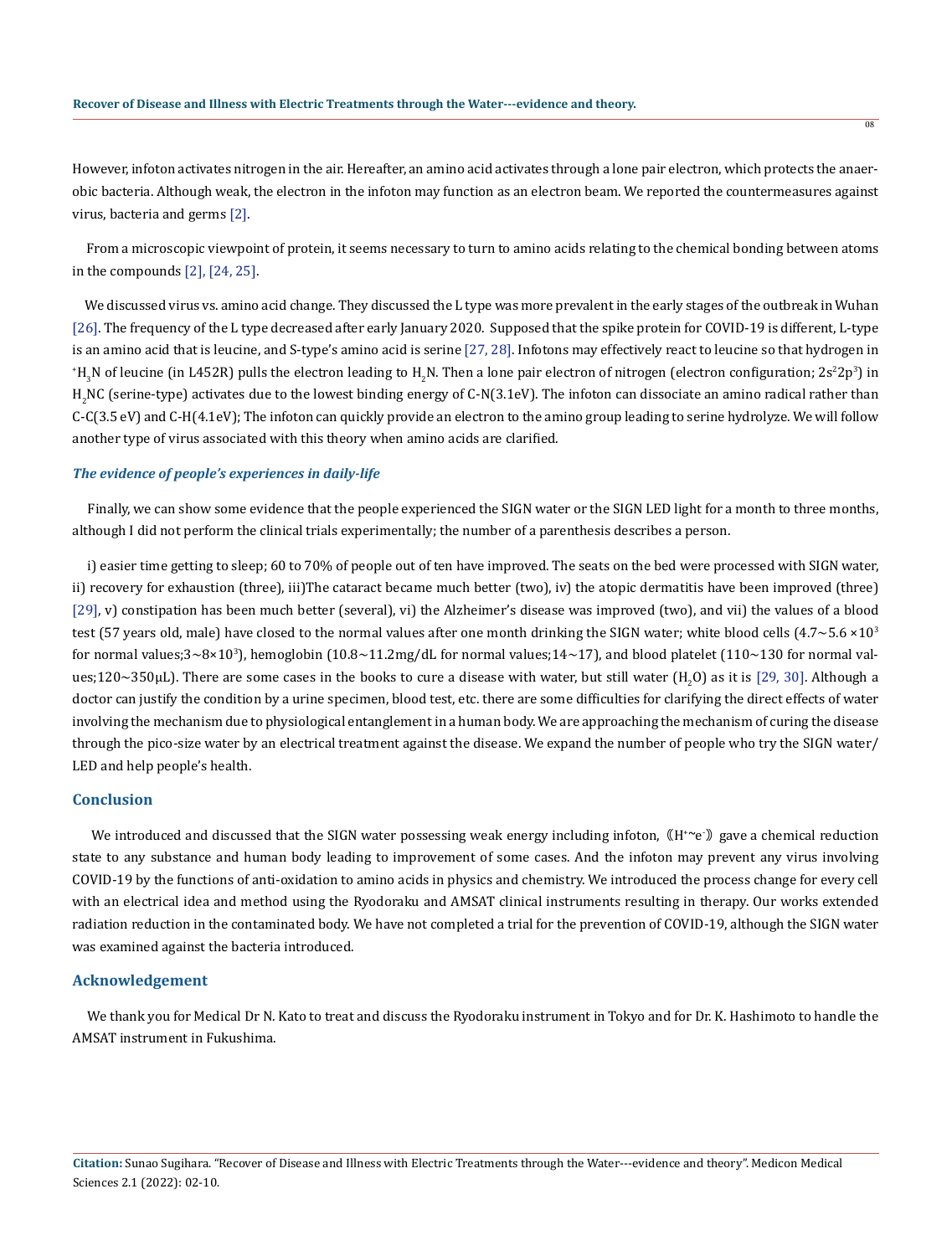# **References**

1. Sugihara S and Nagasaka Y. "Theoretical approach to protect COVID-19 using weak Energy from the pico-sized particle consisting of Proton and Electron". MC Agriculture & Environmental Sciences 1.4 (2021): 20-26.

n<sub>o</sub>

- 2. Sugihara S and Nagasaka Yuji. "The Water Protects a Virus with the Weak Energy Involving the Elementary Particles". MC Medical Sciences 1.5 (2021): 46-54.
- 3. National Geographic Special Edition, Water, The Power, Promise, and Turmoil of North America's fresh Water, William Graves, Editor (1993).
- 4. pollack GH. The Fourth Phase of Water. Ebner & sons publisher, Seattle WA, USA (2013).
- 5. Cowan ML., et al. "Ultrafast memory loss and energy redistribution in the hydrogen bonbond network of liquid H<sub>2</sub>O". Nature [434.7030 \(2005\): 199-202.](https://pubmed.ncbi.nlm.nih.gov/15758995/)
- 6. Sugihara S. Certificate of Trade Mark Registration No. 5138668, Japan Patent Office (2008).
- 7. Yukawa H. "Quantum Theory of Non-local Fields. Part I, Free Fields". Phys. Rev 77 (1950): 219 -226.
- 8. S Sugihara and Hatanaka K. "Photochemical Removal of Pollutants from Air or Automobile Exhaust by Minimal Catalyst Water". Water 1 (2009): 92-99.
- 9. Sugihara S. "The Mechanism of Activation of Substances by Minimal Catalyst Water and Application in Keeping Foods Fresh". Water 3 (2011): 87-94.
- 10. Sugihara S. "Deactivation of Radiation from Radioactive Materials Contaminated in Nuclear Power Plant Accident". Water 5 (2013): 69-85.
- 11. Derome AE. Modern NMR Techniques for Chemistry Research. Pergamon Books Ltd., Headington, Hills Hall, Oxford, OX3, OBW, England (1991).
- 12. Sugihara S., et al. Certificate of Patent No.6666528, Japan Patent Office (2020).
- 13. Oda H. Ryodoraku Textbook, Naniwa sha Publishing Inc., Osaka, (1989).
- 14. [Agre P., et al. "The aquaporins, blueprints for cellular plumbing system". J. Biol. Chem 273.24 \(1998\): 14659-14662.](https://pubmed.ncbi.nlm.nih.gov/9614059/)
- 15. [Yasui M., et al. "Rapid gating and anion permeability of an intracellular aquaporin". Nature 402.6758 \(1999\): 184-187.](https://pubmed.ncbi.nlm.nih.gov/10647010/)
- 16. [Kozono D., et al. "Aquaporin water channels: atomic structure and molecular dynamics, meet clinical medicine". The Journal of](https://www.ncbi.nlm.nih.gov/pmc/articles/PMC151002/) [Clinical Investigation 109.11 \(2002\): 1395-1399.](https://www.ncbi.nlm.nih.gov/pmc/articles/PMC151002/)
- 17. Tsenkova R. "Aquapohtomics: dynamic spectroscopy of aqueous and biological systems describes peculiarities of water". J. Near Infrared Spectroscopy 17 (2009): 303-314.
- 18. Frölich H. The Theory of Dielectrics. 2nd Edition, Oxford at The Claredon Press, translated by T Nagamiya, Y Nagai, Yoshioka shoten (Kyoto) (1965).
- 19. Emsley J. The Element. 3rd edition, Published in the United States by Oxford University Press Inc., New York (1989).
- 20. Sugihara S. "Microscopic Approach to Water by Using the DV-X $\alpha$ Method, and Some Innovative Applications" (ed.Wakita, H.) chap.10 (2015): 257-289.
- 21. Sunao Sugihara., et al., "Save of Environment and Living Organisms with Weak Energy of the Water". MC Agriculture & Environmental Sciences 1.2 (2021): 02-09.
- 22. Sunao Sugihara. "Functions on the Plants and Seeds with the Weak Energy of Water after Dissociating Hydrogen Bond". EC Agriculture Research Article 6.1 (2020): 01-08.
- 23. Sugihara S and Nagasaka Y. "Anti-Oxidation of Rose-Hip Oil with the Specially-Processed Water". EC Agriculture 6.5 (2020): 85- 91.
- 24. MuMurry J and Simanek E. "Organic Chemistry". Sixth Edition, Thomson Brooks/Cole, a part of a The Thomson Corporation (2007).
- 25. We refer to the structure of amino acids with WikiPedia.
- 26. Xiaolu Tang., et al. "On the origin and continuing evolution of SARS-CoV-2". National Science Review nwaa036 (2020).